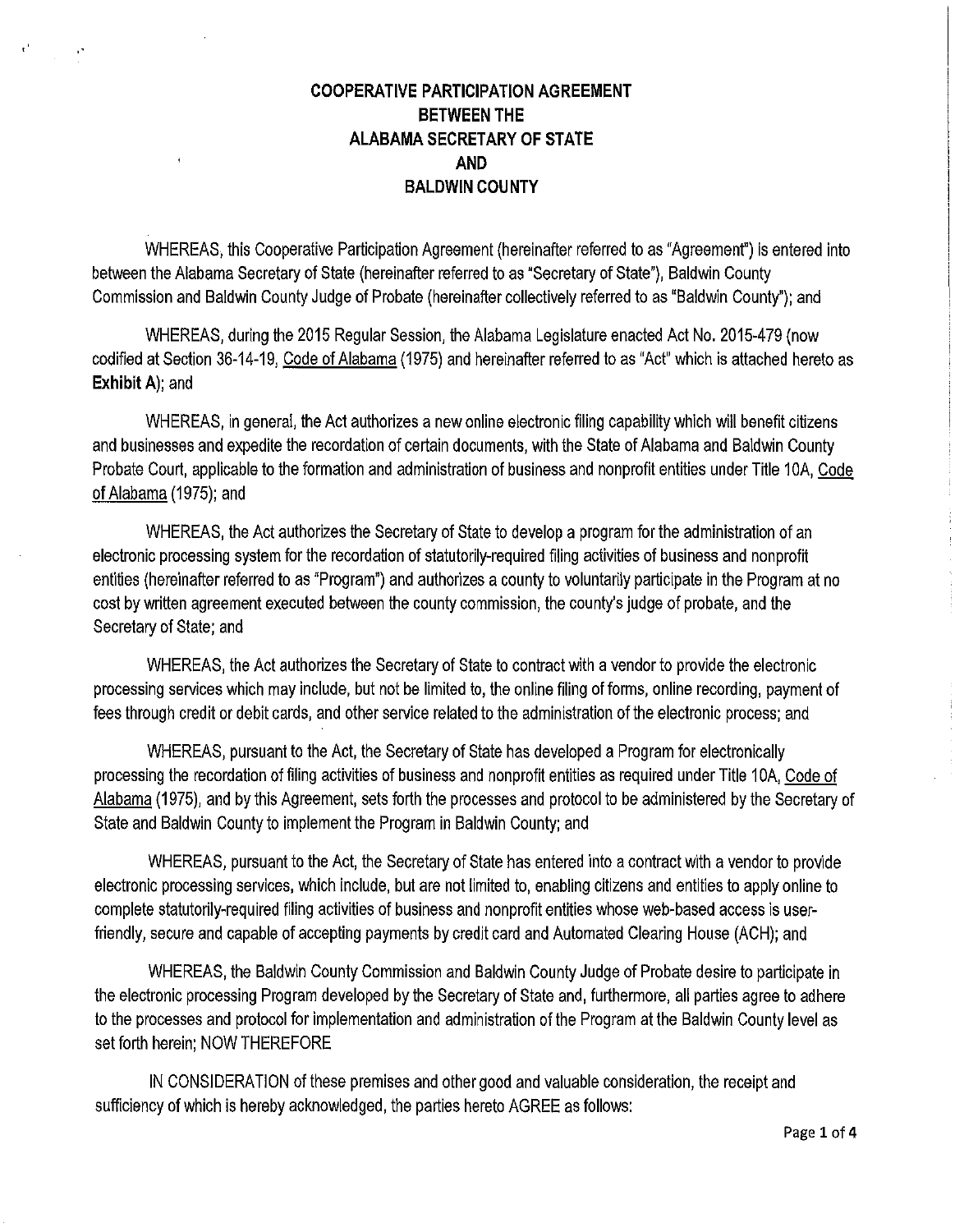## 1. RECITALS

The above recitals and statements are incorporated as part of this Agreement, and shall have the effect and enforceability of all other provisions herein.

#### 2. RESPONSIBILITIES OF THE SECRETARY OF STATE

The Secretary of State expressly agrees to:

- (a) Secure a vendor, at no cost to the state or Baldwin County, to provide electronic processing services to include, but are not limited to, the online filing of forms, online recording, payment of fees through credit or debit cards, and any other service related to the administration of the electronic process.
- (b) Establish the electronic protocol for the payment of all State of Alabama recording fees prescribed under Title 10A, Code of Alabama (1975).
- (c) Establish the electronic protocol, with the vendor for Baldwin County, for the payment of all Baldwin County recording fees, whether provided by general law, general law of local application, or local law, to be collected and, thereafter, remitted, including all data associated with the local recording fees, to Baldwin County once a week.
- (d) Cooperate with Baldwin County to satisfy any request and provide any information required by it to work collectively with the Secretary of State to establish, implement and maintain a collective protocol to administer the electronic process for the recordation of filing activities by business and nonprofit entities required under Title 10A, Code of Alabama (1975) as set forth herein.

#### 3. RESPONSIBILITIES OF BALDWIN COUNTY

The Baldwin County Commission and Baldwin County Judge of Probate expressly agree to:

- (a) Cooperate with the Secretary of State to establish, implement and maintain a collective protocol to administer the electronic process for the recordation of filing activities by business and nonprofit entities required under Title 10A, Code of Alabama (1975) as set forth herein.
- (b) Annually provide the Secretary of State and its vendor information on the Baldwin County filing fee schedule including a reference to the corresponding general law, general law of local application, or local law or other statutory authority related to each filing fee.
- (c) Notify the Secretary of State and its vendor of any changes to the Baldwin County filing fee schedule, by legislative or other local action, no less the fifteen (15) business days prior to a change in filing fees taking effect.
- (d) Provide to the Secretary of State and its vendor bank account information in order to properly route and deposit funds from the state's vendor to Baldwin County.

#### 4. TERM OF AGREEMENT

This Agreement shall be effective upon full execution of the parties and shall continue unless terminated pursuant to Section 6 herein.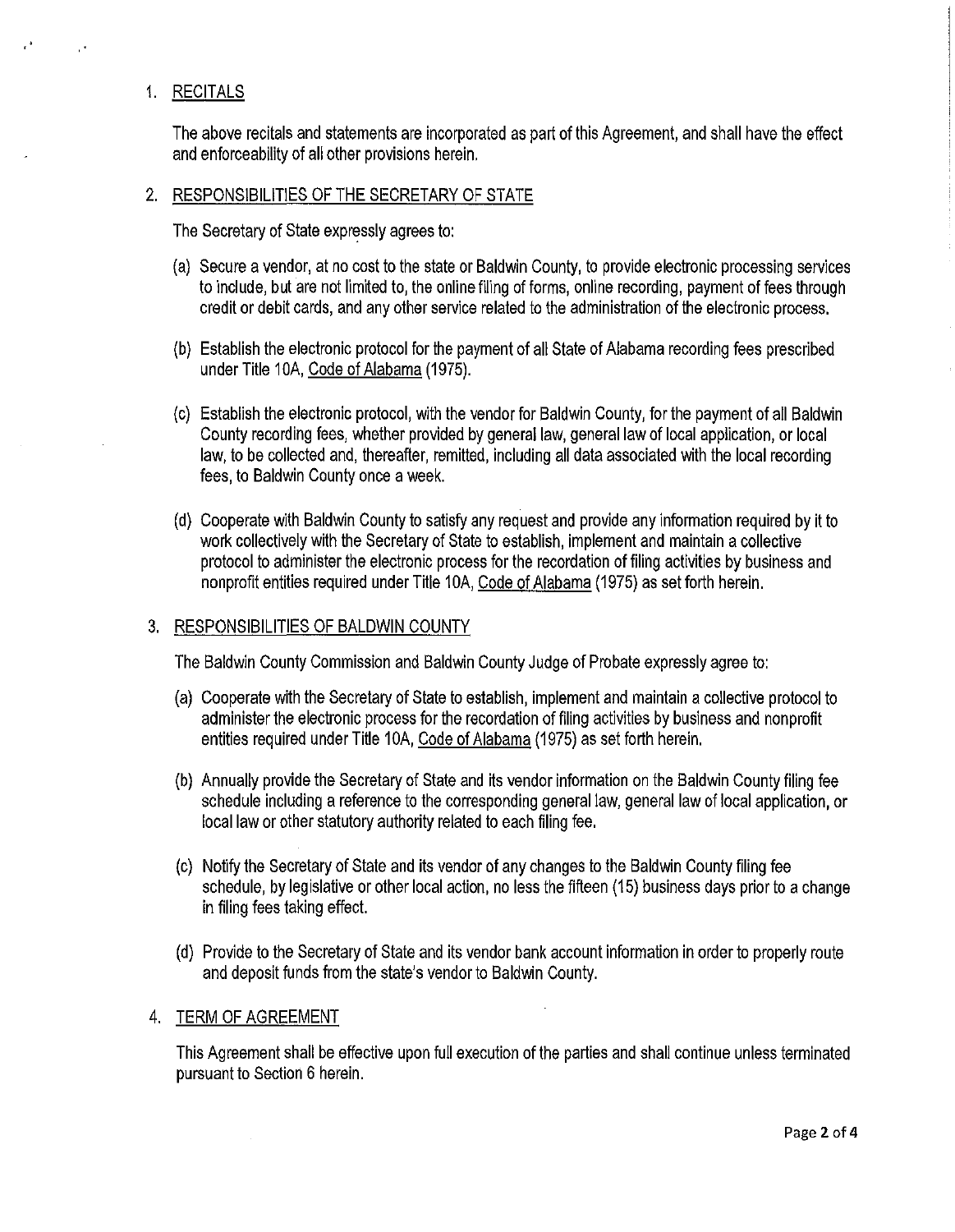#### 5. AMENDMENTS

- 17

This Agreement may be amended or revised from time to time by mutual written agreement between the parties.

#### 6. TERMINATION OF AGREEMENT

Consistent with the Act, this Agreement may be terminated without cause or reason and at any time by the Secretary of State or Baldwin County upon one hundred and twenty (120) days' written notice to the other parties. Upon written notice of termination, the Secretary of State shall instruct the electronic process vendor that it shall finalize and transmit all final recording fees collected, and all data related thereto, to the applicable county not more than thirty (30) days after the date on which use of the electronic system ceases.

## 7. SATISFACTION OF LAWS

Consistent with the Act, the cooperation between the Secretary of State and Baldwin County, as related to this Agreement, shall satisfy any and all fee and filing requirements whether prescribed by general law, general law of local application, or local law applicable to the participating county, and, furthermore, fulfill any and all statutory requirements of a county commission, judge of probate, and the Secretary of State as it relates to filing activities of business and nonprofit entities.

## 8. NOTICES

Any notice or other communication between the parties may be in writing or email.

If to the Secretary of State: Elaine Swearengin, Business Entities Director Alabama Secretary of State Post Office Box 5616 Montgomery, Alabama 36130 elaine.swearengin@sos.alabama.gov - Email (334) 242-7221 - Phone

If to the Secretary of State's Vendor: Lyndsey Johnson, Project Manager Alabama Interactive 100 North Union Street, Suite 630 Montgomery, Alabama 36104 lyndsey@alabamainteractive.org - Email (334) 261-1979-Phone

If to Baldwin County: Sarah Peden, Deputy Chief Clerk Office of Judge of Probate Post Office Box 459 Bay Minette, Alabama 36507 speden@baldwincountyal.gov - Email (251) 580-2511 - Phone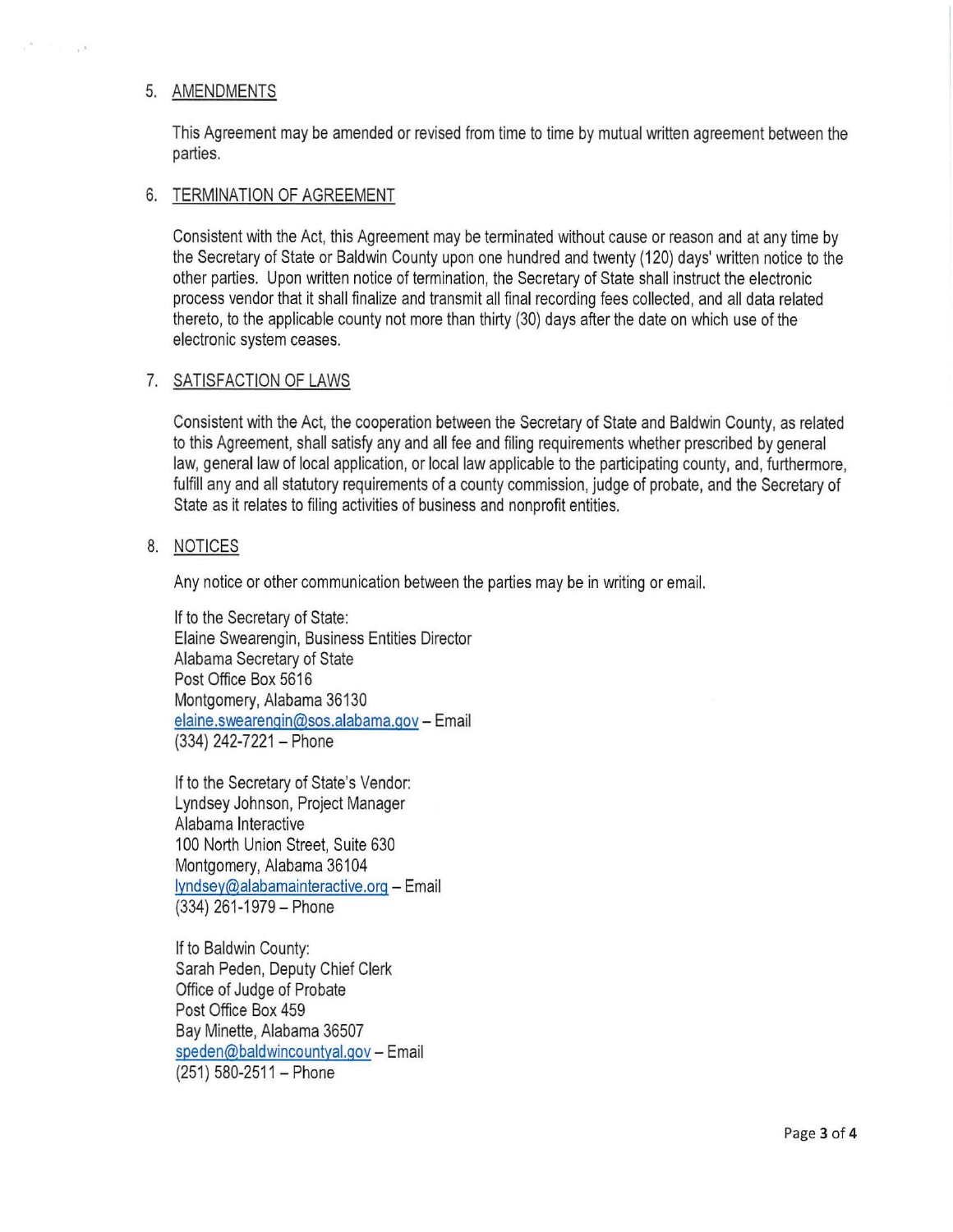IN WITNESS WHEREOF, the parties hereto have executed this Agreement as of the dates as indicated, respectively, hereinbelow.

**ALABAMA SECRETARY OF STATE** 

By: John H. Merrill, Secretary of State<br>Date: **July 12, 2017**  $12.2017$ 

**BALDWIN COUNTY COMMISSION ATTEST:** 

By: T. Christopher Elliott, Chairman Date:  $25 - 3017$ 

Cil

By: Ronald J. Cink, County Administrator<br>Date:  $\begin{bmatrix} 1 & 5 \\ 2 & 1 \end{bmatrix}$  $-5 - 201$ 

# **JUDGE OF PROBATE OF BALDWIN COUNTY**

( in Kussell

By: Tim Russell, Judge of Probate<br>Date: **11-5-2011** 

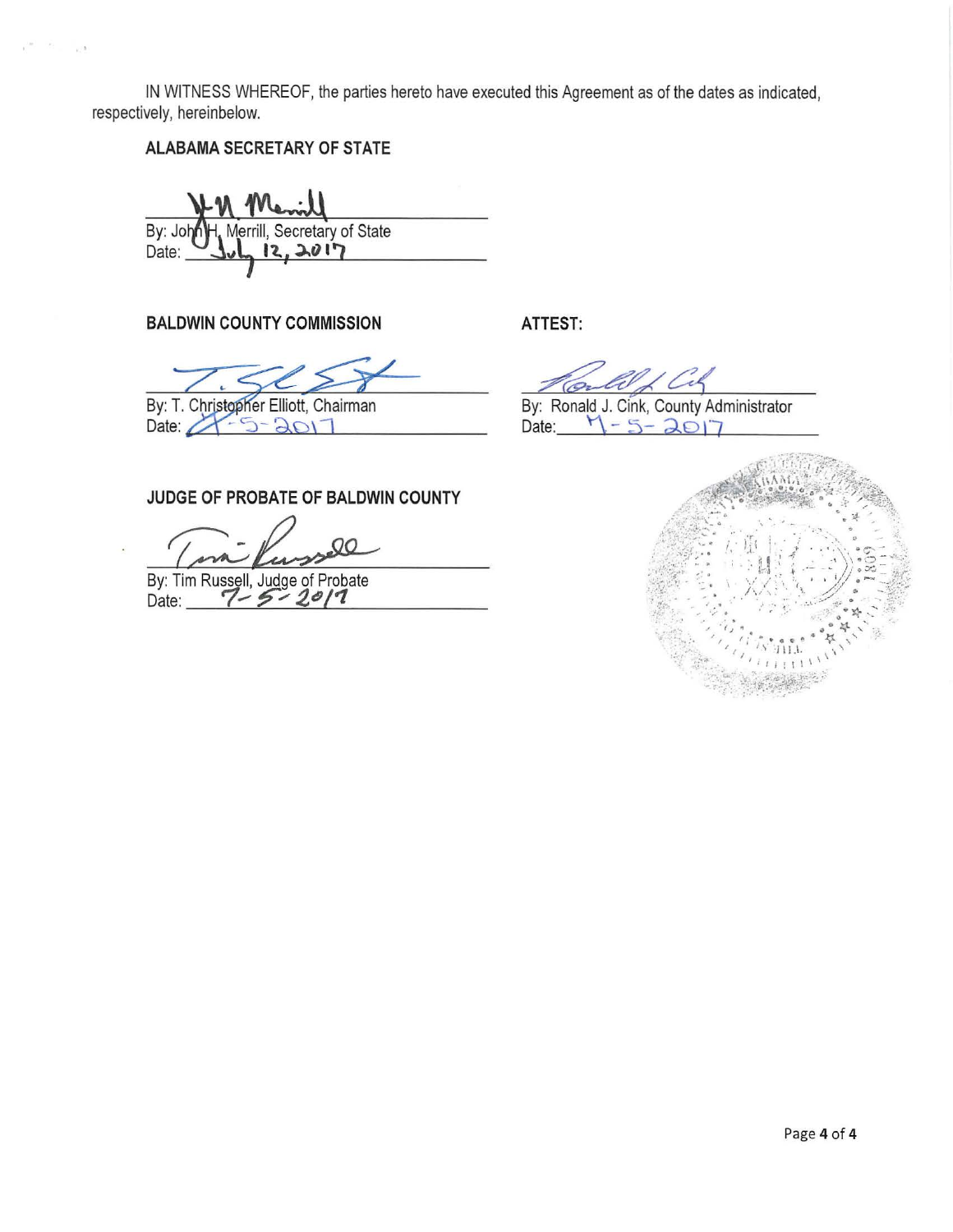| Code of Alabama                                         |  |
|---------------------------------------------------------|--|
| Title 36. Public Officers and Employees. (Refs & Annos) |  |
| Chapter 14. Secretary of State. (Refs & Annos)          |  |

Ala.Code 1975 § 36-14-19

§ 36-14-19. Electronic recordation process for business entity filings.

**Currentness** 

(a) The Secretary of State shall develop a program to facilitate the administration of an e lectronic process for the recordation of filing activities by business and nonprofit entities required under Title I OA. A county may participate in the program in accordance with this section. Under the program, the Secretary of State may contract with a vendor to provide electronic processing services which may include, but are not limited to, the online filing of forms, online recording, payment of fees through credit or debit cards, and any other service related to the administration of the electronic process, as determined by the Secretary of State. The Secretary of State may also develop a certification process to allow third parties to provide these e lectronic processing services. All recording fees, whether established by general law, general law of local application, or local law, shall be collected by the vendor and the fees, applicable to the county, including all data associated with the local recording fees, shall be remitted by the vendor to each participating county no less than twice per month.

(b) A county may participate in the program by written agreement between the county commission, judge of probate, and the Secretary of State. Any agreement shall be a voluntary decision made exclusively by the county. The Secretary of State or the applicable county may terminate an agreement at any time upon 120 days' written notice. Upon written notice of termination, the Secretary of State shall instruct the electronic process vendor that it shall finalize and transmit all final recording fees collected, and all data related thereto, to the applicable county not more than 30 days after the date on which use of the e lectronic system ceases.

(c) The cooperation between the Secretary of State and a county shall be at no additional cost to the county or the state.

(d) The cooperation between the Secretary of State and a county as provided for in this section shall satisfy any and all fee and filing requirements whether prescribed by general law, general law of local application, or local law applicable to the participating county, and, furthermore, fulfill any and all statutory requirements of a county commission, judge of probate, and the Secretary of State as it relates to filing activities of business entities.

(e) A judge of probate may continue to provide filing services pursuant to current procedures and is in no way bound or obligated to participate in the electronic process for the recordation of filing activities as provided for by this section.

#### **Credits**

 $\kappa^{\rm O(K)} = \overline{K} \cdot \frac{1}{\lambda^{\rm O}} \cdot \frac{1}{\lambda^{\rm O}(1)}$